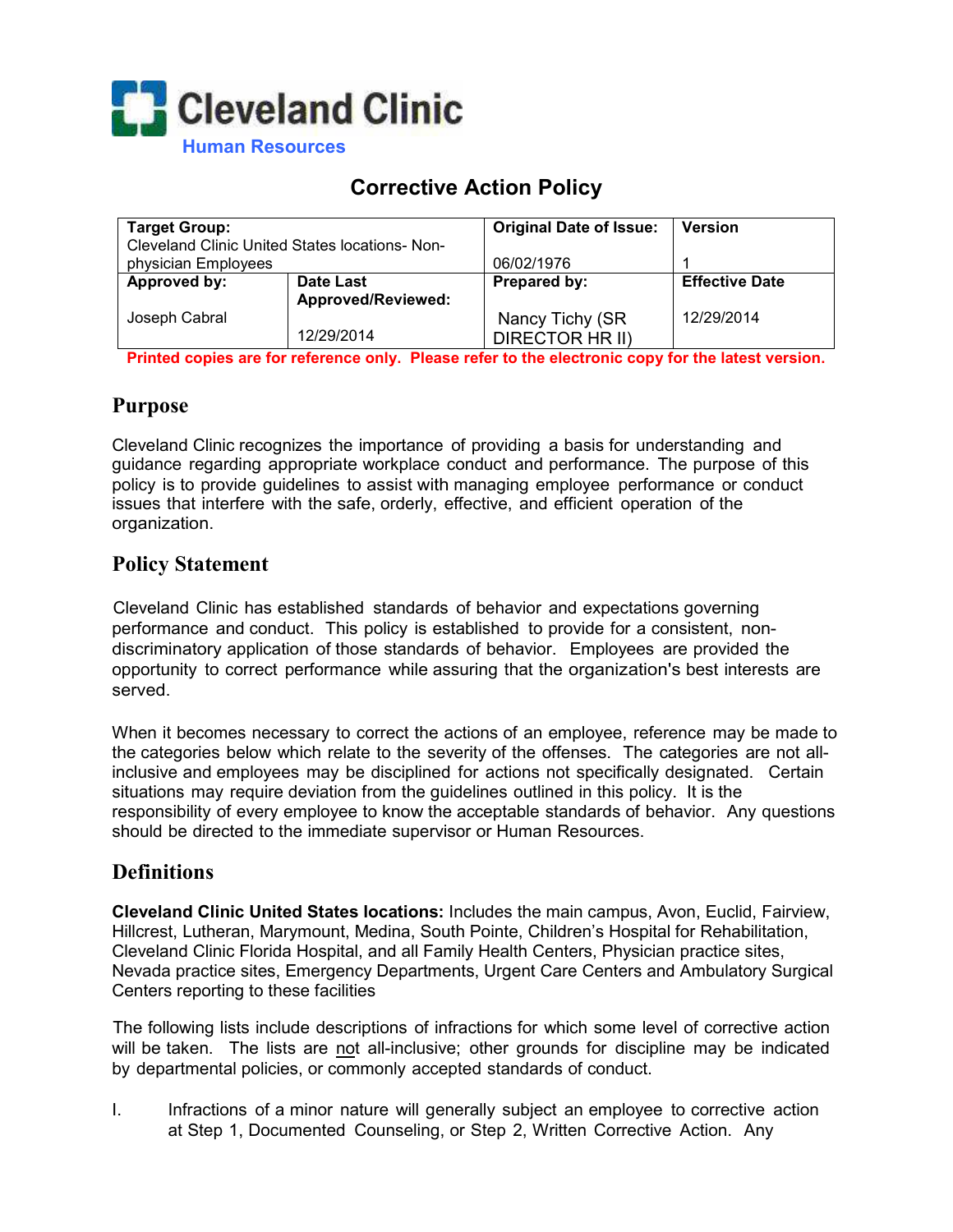corrective action for a minor infraction which occurs less than one year after the previous corrective action should progress to the next step. A representative list of minor violations includes:

- A. No Call/No Show A No Call/No Show occurs when an employee fails to provide notification of an absence or provides notification at or after the midpoint of the scheduled shift. An occurrence of No Call/No Show is up to two (2) consecutive scheduled work days of No Call/No Show (see Attendance policy).
- B. Failure to adhere to reasonable standards of personal hygiene, grooming, and dress. Also, failure to adhere to established uniform requirements. (see Personal Appearance policy).
- C. Failure to wear the appropriate Cleveland Clinic identification badge (see Identification Badge policy).
- D. Failure to report an injury, accident, or unsafe condition.
- E. Profane or unprofessional language (See Professional Conduct policy).
- F. Attendance related offenses (see Attendance policy).
- G. Any demonstrated pattern over a period of time of unscheduled time off or tardiness, regardless of chargeable attendance infractions.
- H. Working overtime without authorization (see Overtime policy).
- I. Unauthorized extended meal period, breaks, or unauthorized absence from the work area (see Breaks and Meal Period policy).
- J. Presence in an unauthorized area.
- K. Unacceptable or unsatisfactory job performance (including poor quality or quantity of work, failure to fulfill job requirements, lack of application on the job, causing or contributing to unsanitary or unsafe conditions and performing unsafe procedures).
- L. Failure to perform in a courteous, conscientious, and caring manner in responding to the needs of a caregiver. ("Caregiver" is defined as any individual that comes in contact with the department or employee during the normal course of doing business. This could be patients, visitors, fellow employees, etc.).
- M. Minor violation of the Cleveland Clinic Corporate Compliance Program or other legal standards, including failure to report or detect any violation of such policy.
- N. Loitering during scheduled working and off-duty hours.
- O. Smoking or eating in unauthorized areas (see Non-Smoking policy).
- P. Solicitation and/or distribution of literature, vending or conducting personal business on work premises in violation of Cleveland Clinic policy (see Solicitation and Distribution of Literature policy).
- Q. Collecting funds or accepting gratuities.
- R. Unauthorized use of telephone (see Telephone and Cellular Phone Use policy).
- S. Working off the clock or, in the case of supervisors, permitting, requesting, or requiring employees to work off the clock (see Timekeeping policy).
- T. Repeated or chronic infractions of the organization's rules with no evident improvement in performance or conduct.
- U. Any other failure of good behavior or neglect of duty.
- II. Infractions of a major nature will subject an employee to corrective action which is severe in nature, usually resulting in a Step 3, Unpaid Suspension or a Step 4, Termination. A representative list of major violations includes:
	- A. Three (3) consecutive scheduled work days of no-call/no-show is grounds for immediate termination.
	- B. Inappropriate treatment of any patient for any reason.
	- C. Falsification of any official patient, organization, or employee records.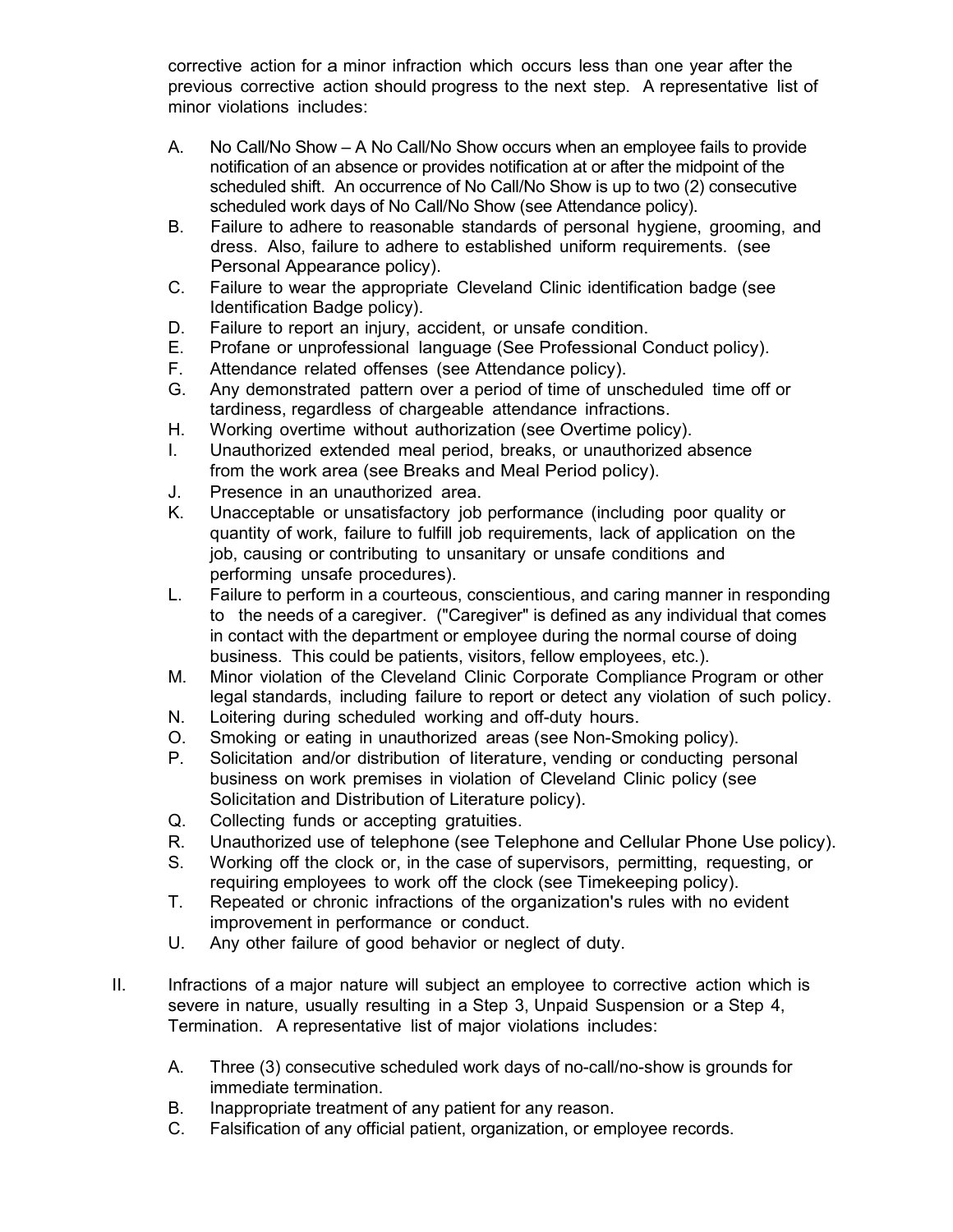- D. Deliberate false, fraudulent, or malicious statements or actions involving a patient, Cleveland Clinic, another employee, or the public; or any other action detrimental to Cleveland Clinic.
- E. Unauthorized ordering, access, possession, use, duplication or release of confidential information about Cleveland Clinic, its employees, or patients.
- F. Possession of firearms, other weapons or other unauthorized dangerous materials on Cleveland Clinic property (see Weapon Control policy).
- G. Unauthorized use of a Cleveland Clinic vehicle.
- H. Fraudulent use of the timekeeping system (see Timekeeping policy).
- I. Unauthorized use of any Cleveland Clinic identification badge (see Identification Badge policy).
- J. Refusal to identify oneself to any supervisor or Police/Security Officer
- K. Fighting on Cleveland Clinic premises.
- L. Gambling on Cleveland Clinic property.
- M. Sleeping while on duty.
- N. Possession, consumption or being under the influence of alcohol on Cleveland Clinic premises. (This is not intended to prohibit the serving of alcoholic beverages in conjunction with authorized Cleveland Clinic functions).
- O. Unlawful or unauthorized use, manufacture, possession, sale or transfer of illegal drugs or narcotics on or off Cleveland Clinic premises (see Substance Abuse policy).
- P. Reporting for duty in an unfit or unsafe condition to work.
- Q. Refusing to submit to a medical evaluation including testing when reasonably suspected of being under the influence of alcohol or drugs (see Substance Abuse policy and Employee Assistance Program policy).
- R. Failure to meet licensing, and/or certification requirements and/or failure to complete mandatory clinical competencies. (see HR Licensure/Certification/Competency policy).
- S. Theft (attempted or accomplished), removal of, unauthorized possession, tampering or use of property belonging to an employee, visitor, patient or Cleveland Clinic. Borrowing money for personal possessions from patients or visitors.
- T. Insubordination, including refusal to comply with direct work assignment or order after it has been specifically called to the attention of the employee, and/or belligerent, defiant, abusive or threatening conduct or speech.
- U. Failure to fulfill the responsibilities of the job to an extent that might reasonably or does cause injury to a patient, visitor or another employee.
- V. Immoral, indecent, disorderly or illegal conduct on Cleveland Clinic property and any acts of dishonesty.
- W. Improper or negligent acts that cause damage to, waste of, or loss of materials, supplies, equipment, facilities or other property of Cleveland Clinic employees, visitors or patients.
- X. Failure to conform to professional ethics (see Professional Conduct policy).
- Y. Intentionally or repeatedly permitting, requesting, or requiring employees to work off the clock.
- Z. Any conduct seriously detrimental to patient care, fellow employees, or Cleveland Clinic operations.
- AA. Major violation of Cleveland Clinic Corporate Compliance Program or other legal standards, including failure to report or detect any violation of such policy.
- BB. Behavior which causes a hostile work environment such as threatened or actual physical violence; sexual, racial, or other harassment; or verbal abuse of patient, visitor, staff or another employee (see Non-Discrimination, Harassment or Retaliation policy and Professional Conduct policy).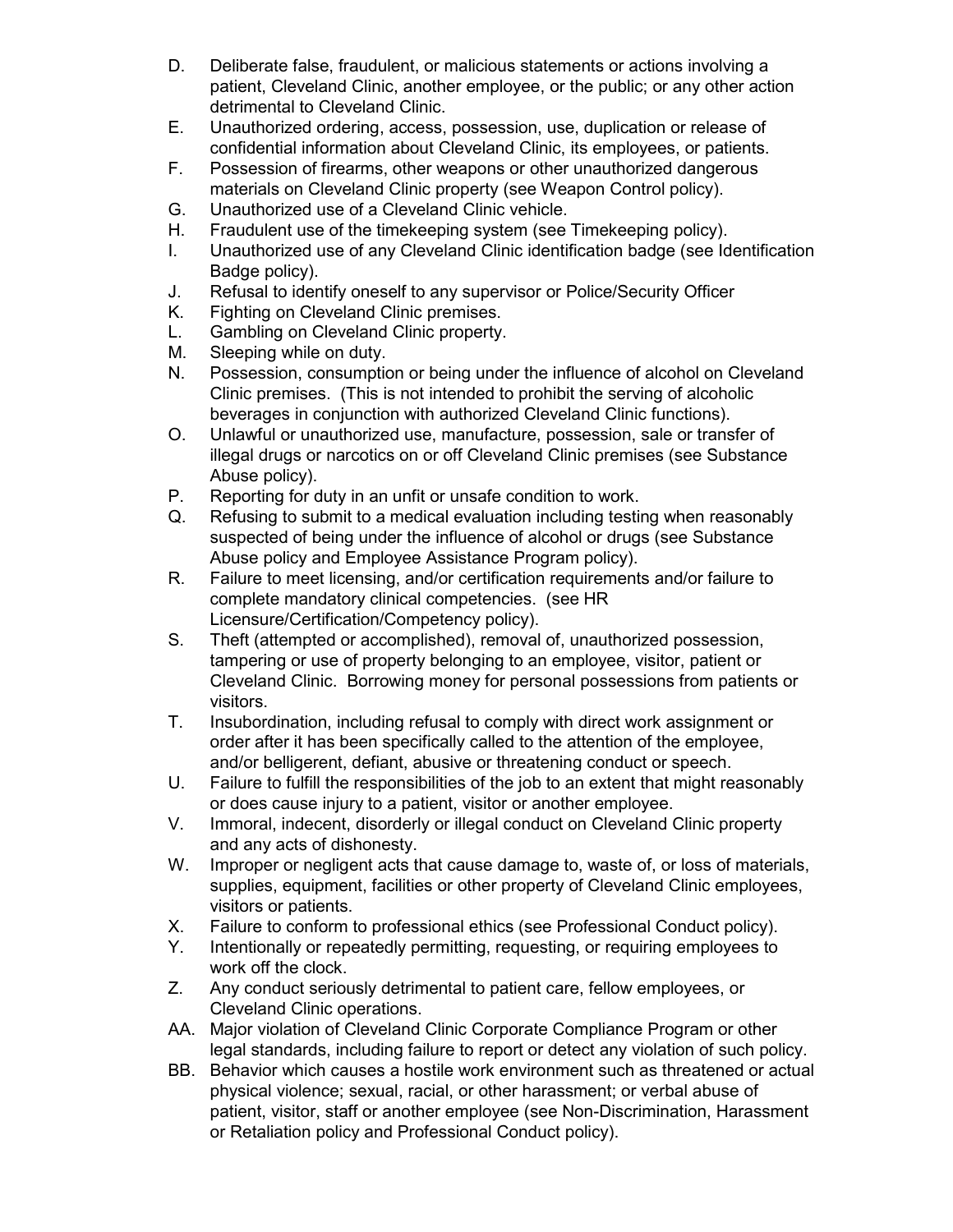- CC. Failure to satisfactorily complete a formal performance improvement plan.
- DD. Conviction of a crime which has an adverse impact on the business or image of Cleveland Clinic (see Investigation of Criminal Conduct policy).
- EE. Retaliation against an employee, patient or visitor for reporting violations of Cleveland Clinic policy (see Equal Employment Opportunity/Workforce Diversity and Inclusion policy).
- FF. Any other serious failure of good behavior or serious neglect of duty.
- III. To promote a culture of safety, Cleveland Clinic has adopted a non-punitive stance with regard to reporting of certain adverse events. Corrective action will not be taken against employees who report an adverse event upon discovery as long as the employee is willing to fully cooperate with management in investigating the factors leading to the event to determine the system/process issues involved and provided that none of the exceptions listed below are present:
	- A. Intentional acts to harm or deceive.
	- B. Reckless or intentional disregard for standard operating procedures.
	- C. In the event that performance/competency is a root cause for an adverse event, management will make every reasonable effort to determine if the involved employee can reliably deliver safe care through further education and counseling. If it appears that the employee cannot practice in a reliably safe manner, the situation will be treated as a performance/competency issue through the performance/competency management process.
- IV. The list of offenses contained herein is meant to be illustrative and not all inclusive. Engaging in activity which is inconsistent with the ordinary and reasonable standards of behavior necessary to the mutual welfare of Cleveland Clinic, its employees, patients, and visitors will also subject an individual to corrective action. Regardless of the group in which an offense is listed, a particularly flagrant violation of an otherwise less serious offense may result in a more serious level of corrective action than the one indicated for that group. Conversely, in the event of a serious offense in which mitigating circumstances appear to exist in the judgment of Cleveland Clinic, a less severe level of corrective action may be imposed.

### **Policy Implementation**

I. Employees who fail to abide by established standards and rules may be subject to corrective action. The step of corrective action may vary depending upon the nature of the infraction, the circumstances surrounding the offense and the employee's past records. The four steps of corrective action are as follows:

| Step 1 | Documented Counseling                    |
|--------|------------------------------------------|
| Step 2 | <b>Written Corrective Action</b>         |
| Step 3 | Final Written Warning*/Unpaid Suspension |
| Step 4 | Termination                              |

\*Step 3 for corrective actions that are progressive in nature (i.e. for a minor infraction) will result in Final Written Warning. Step 3 for corrective action of a major infraction will result in an Unpaid Suspension. Unpaid Suspension may be for three (3) shifts for a maximum of 24 scheduled work hours.

Termination may be preceded by indefinite unpaid suspension pending investigation.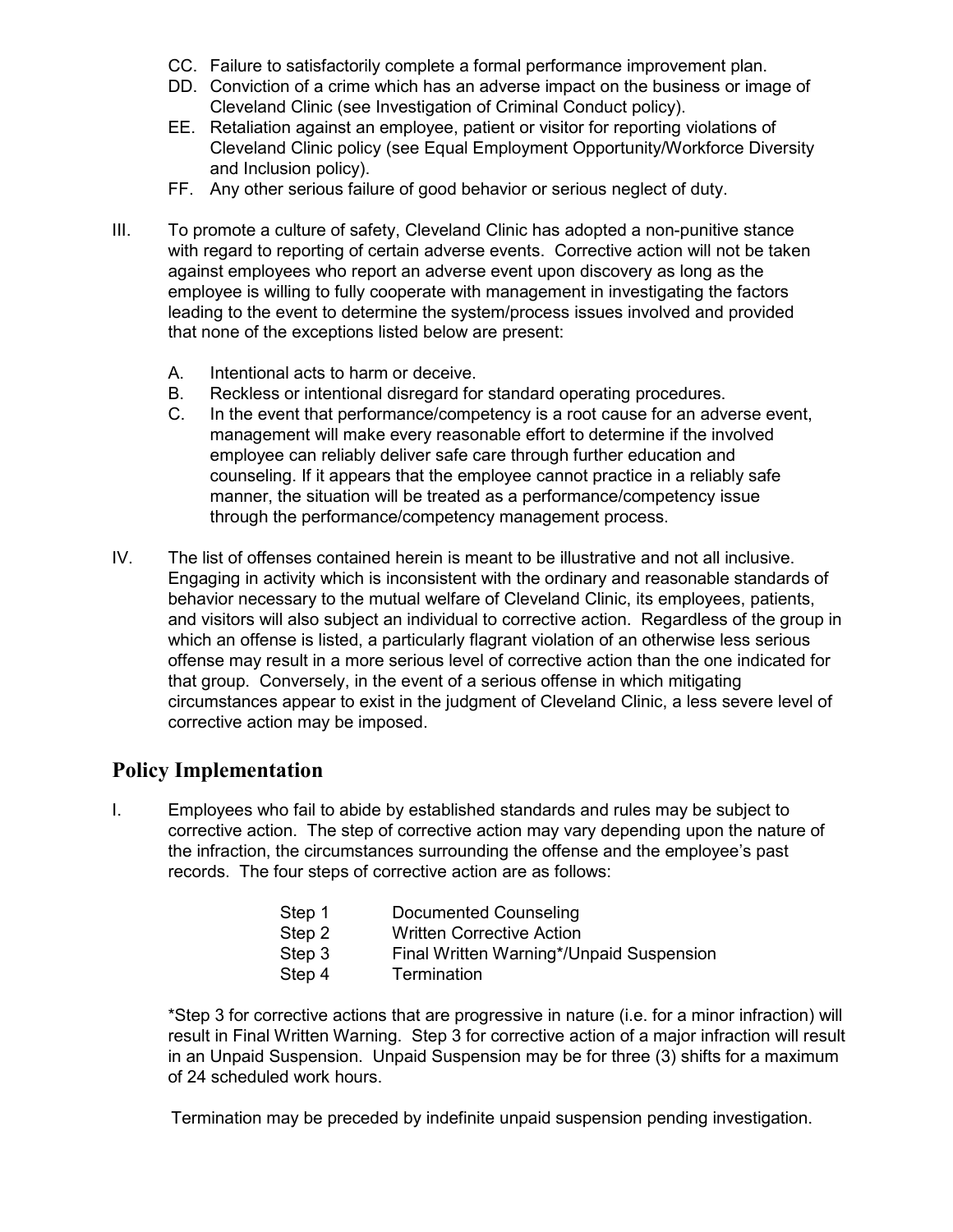- II. Corrective actions should be documented on the *Employee Corrective Action Report* form and should be signed by the supervisor.
- III. Corrective actions resulting in Final Written Warning/Unpaid Suspension must be reviewed by Human Resources prior to implementation. Corrective actions resulting in termination must be approved and signed off on by the Senior Director of Human Resources assigned to the relevant division/department.

#### **GENERAL PROVISIONS**

- I. Corrective action for an offense that occurs within one year after issuance of previous corrective action will generally be progressive in nature (e.g. at the next step of the corrective action process), but the specific discipline issued in any case will depend on the totality of the facts and circumstances, including the gravity of the offense(s).
- II. Corrective action for a minor infraction that occurs at least one year, but within two years after issuance of the previous corrective action, should typically be administered at the same step as the last corrective action issued, but the specific discipline issued in any case will depend on the totality of the facts and circumstances, including the gravity of the offense(s).
- III. Corrective action for a major infraction that occurs at least one year, but within two years after issuance of the previous corrective action will generally be progressive in nature (e.g. at the next step of the corrective action process), but the specific discipline in any case will depend on the totality of the facts and circumstances, including the gravity of the offense(s).
- IV. Records of corrective action beyond the two-year period will not normally be considered in matters relating to promotions or transfers or used as a basis for further progressive disciplinary action.
- V. The level of corrective action of an employee's record will remain with the employee upon transfer to a new position within their current location or across Cleveland Clinic locations.
- VI. Corrective action for attendance is integrated with corrective action for other infractions (see Attendance policy).
- VII. Temporary employees, PRN, and per-diem employees, and employees in their new hire period are not subject to progressive corrective action and do not have available to them the right of review process.
- VIII. This policy is intended to provide general guidelines and procedures for the application of corrective action. Notwithstanding, Cleveland Clinic reserves the right to discipline, demote or discharge at will and without regard to the foregoing guidelines and procedures.

#### **Regulatory Requirement/References**

**Attendance** Breaks and Meal Periods Equal Employment Opportunity/Workforce Diversity and Inclusion Employee Assistance Program